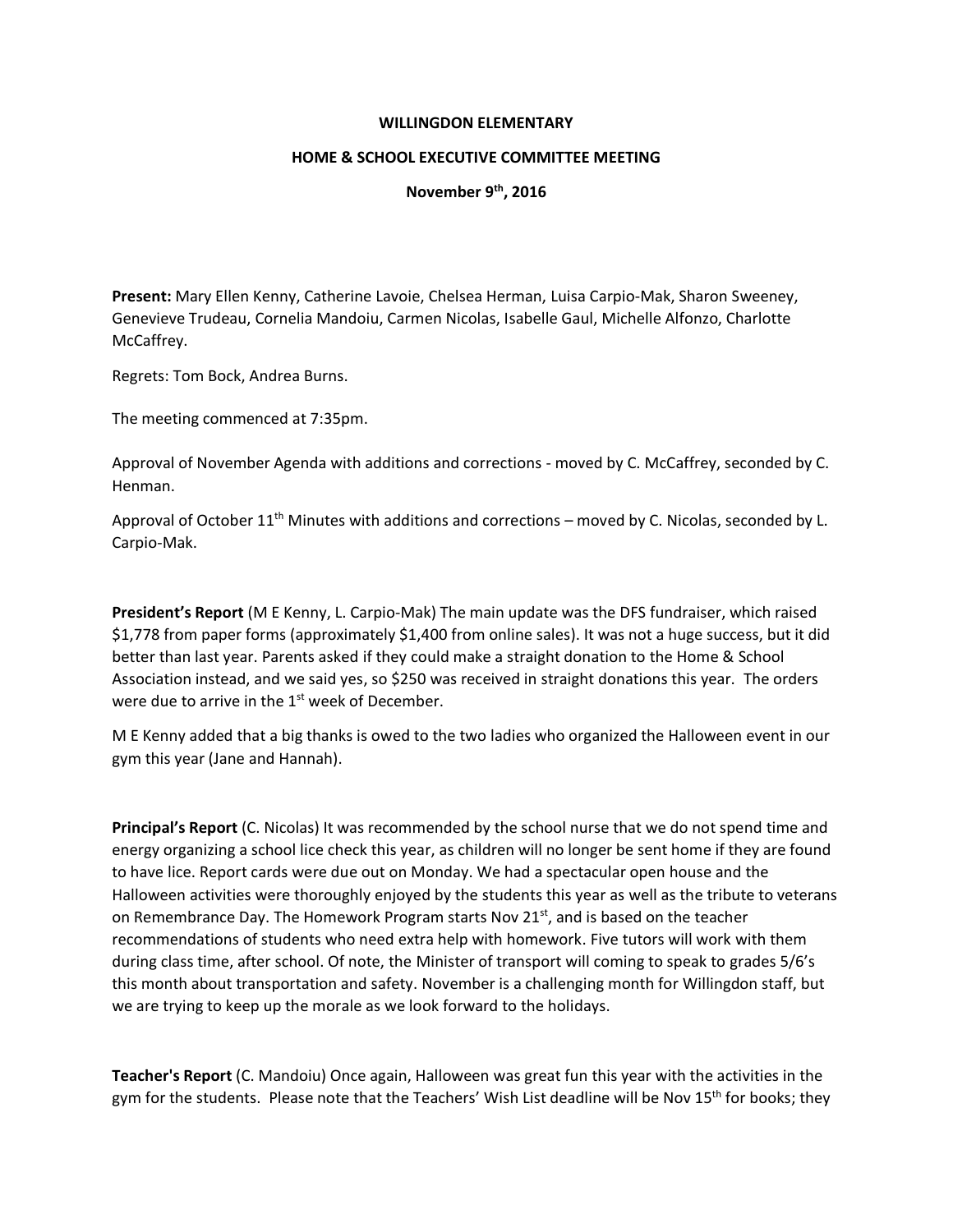would like something more visual presented next year at the book fair for their wish list. Parent teacher interviews went well; Teachers tried to accommodate parent availabilities to the best of their abilities.

**Treasurer's Report** (Andrea Burns) Currently in our account is \$29,904.56. Pending deposits amount to \$4,405.00. Our new balance once the deposit has cleared will be \$34,309.56. The Grad balance is \$8,681.57 (carryover from last year is \$114.57 + a Froyo deposit of \$8,567). Our estimated Froyo cost for the year is \$3,312. The estimated Grad balance after deducting Froyo costs is \$5,369. The H&S balance after deducting grad funds is \$25,628. The estimated remaining pizza costs for the year (Dominos and Dubé Loiselle) are \$11,200. Cheques not yet cashed total \$618.30 (reimbursements for Halloween, Open House, Photo Day). Upcoming expenses are for basketball and soccer @ \$300.00 each (\$600 in total) plus the frame for Miss Penny at a cost of \$200 (we agreed to pay for this last year). The H&S budget after deducting all un-cashed cheques and upcoming expenses (including pizza expense) is \$13,010. Last year we did not allocate a budget to the Family Emergency Fund, however we did spend \$1,000.00 on sending students on overnight field trips who otherwise could not afford it. This year the DFS fundraiser was intended to raise funds for the Family Emergency Fund, however I have not seen the results of this fundraiser yet so I have not included this in my report. Other upcoming expenses include Santa's Breakfast for which we need to decide on a budget (last year we spent \$275 but the previous year we spent \$780), and Teacher & Staff Appreciation week (we spent \$428.00 on this last year) and Fetes des Arts which we spent \$1,800.00 on last year. Pizza profit is estimated at \$7,360. A total of \$19,960 was deposited and the average cost of pizza day is \$1,400 a month x 9 months; this comes out to \$12,600 in total.

## **Other Business**

Halloween Activity - The final report is that it was a success; Hannah and Jane created a detailed report of what they did and bought and what they might do and buy again next year.

Book Fair update – C. Lavoie mentioned that she has lots of volunteer support this year; books have just started arriving, although there were not enough French books, so more were ordered. It was decided that there will be two contest draws, one for the younger students and one for older ones. Used books boxes are empty! Let's send a notice out asking for used books; students can bring them by on Tuesday night/Wednesday morning. The Grad bake sale and Gear sales will take place on this day as well.

Lost & Found update – Tables will be set up during parent teacher interviews with clothing on display. New labelled clothing bins have been requested to help better organize lost items.

Santa Breakfast for the K's - This takes place Dec  $20<sup>Th</sup>$  and is well on its way. Last year's budget was \$275. It should be about the same this year.

Christmas:

Food drive – Takes place December  $12^{th}$  through to the  $16^{th}$ ; each day the children are encouraged to bring a different non-perishable item. The number of Christmas Baskets for Willingdon families is around 7. How we go about distributing them discretely is tabled for now, we need to see how Susie (our former Principal) handled this last year. S. Sweeney asked for help to bring the boxes of non-perishables to the Food Depot on December  $16^{\text{th}}$ .